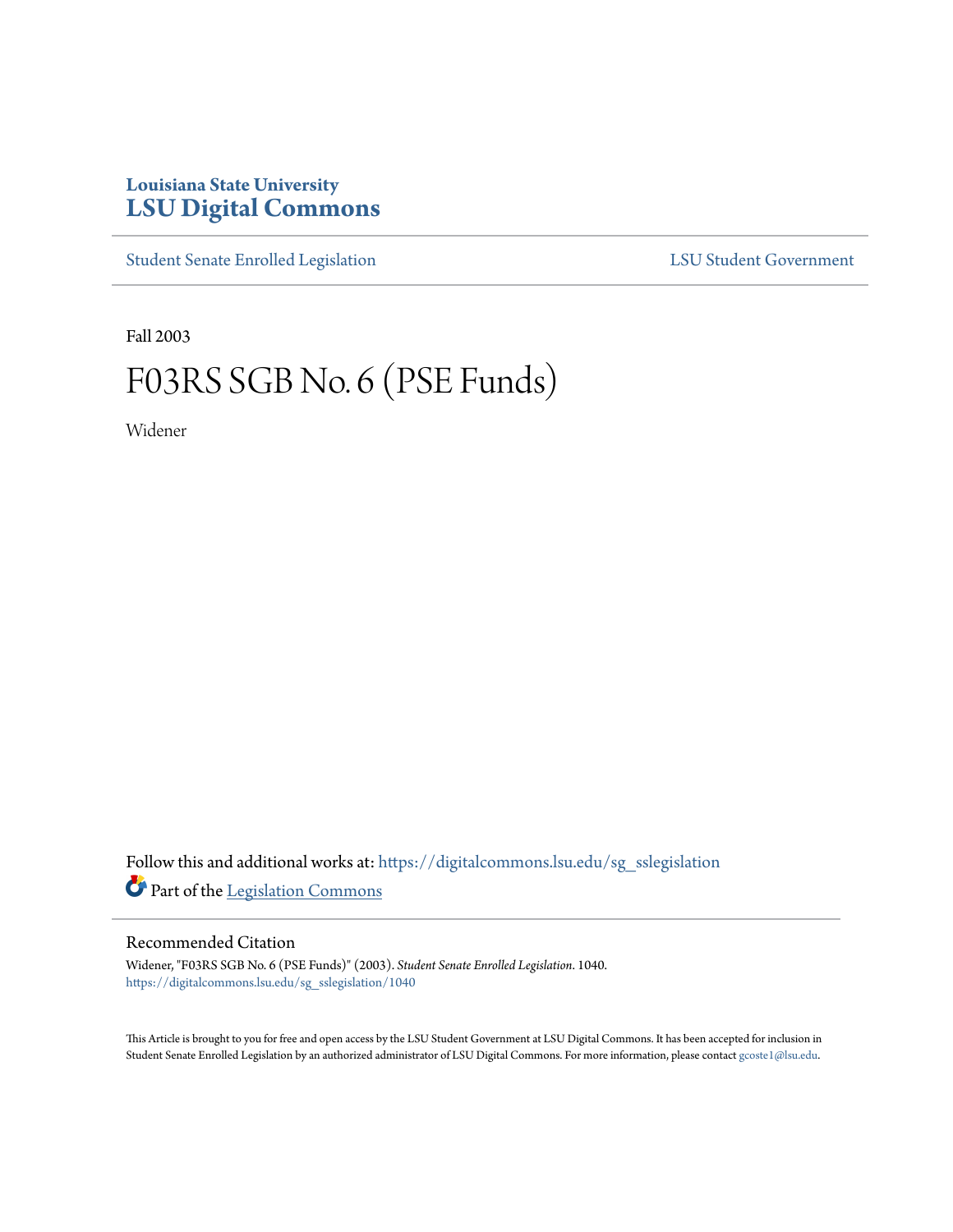STUDENT GOVERNMENT<br>
CLOUISIANA STATE UNIVERSITY

**STUDENT SENATE 15 OCTOBER 2003 SGB NO. 6 BY: SENATOR WIDENER**

#### **A BILL**

**TO APPROPRIATE \$2,223.00 DOLLARS TO THE LSU BETA XI CHAPTER OF PI SIGMA EPSILON (PSE) TO HELP DEFRAY THE COST OF HOSTING AND SENDING 60 STUDENT DELEGATES TO THE 2003 PI**  SIGMA EPSILON SOUTHERN REGIONAL FALL CONFERENCE OCTOBER 17TH -19TH IN NEW ORLEANS, **LOUISIANA.**

| PARAGRAPH 1: | WHEREAS, THE BETA XI CHAPTER OF PSE IS AN OFFICIALLY RECOGNIZED<br>STUDENT ORGANIZATION AT LOUISIANA STATE UNIVERSITY, AND A CO-ED,<br>NATIONAL, PROFESSIONAL, MARKETING, SALES MANAGEMENT AND SELLING<br>FRATERNITY, CURRENTLY AND CONSISTENTLY RANKED SECOND AMONG PSE<br>CHAPTERS THROUGHOUT THE NATION, AND   |
|--------------|-------------------------------------------------------------------------------------------------------------------------------------------------------------------------------------------------------------------------------------------------------------------------------------------------------------------|
| PARAGRAPH 2: | WHEREAS, PSE BETA XI IS THE MOST ACTIVE BUSINESS ORGANIZATION ON<br>CAMPUS AND WORKS YEAR ROUND TO HOST THIS CONFERENCE WHICH<br>DIRECTLY EFFECTS INDIVIDUAL AND GROUP AWARDS AND RECOGNITIONS<br>INCLUDING THE LEWIS F. GORDON TOP CHAPTER AWARD, AND                                                            |
| PARAGRAPH 3: | WHEREAS, THE STUDENTS HOSTING THIS CONFERENCE WILL BE REPRESENTING<br>LSU AND WILL SET THE STANDARD OF PARTICIPATION FOR THE SOUTHERN<br>REGION, AND WILL GAIN VALUABLE EXPERIENCE FROM MOCK INTERVIEWS,<br>RESUME WORKSHOPS, SALES COMPETITIONS, NETWORKING IN CAREER<br>DEVELOPMENT PROGRAMS AND A CAREER EXPO. |
| PARAGRAPH 4: | WHEREAS, THE TOTAL COST OF THE CONFERENCE AND ATTENDANCE IS<br>\$8,108.40, AND                                                                                                                                                                                                                                    |
| PARAGRAPH 5: | WHEREAS, BETA XI MEMBERS WILL PAY \$135.15 PER PERSON TO EQUAL<br>\$5,885.40 OUT-OF-POCKET, AND                                                                                                                                                                                                                   |
| PARAGRAPH 6: | WHEREAS, PSE OF LSU IS IN NEED OF AN ADDITIONAL \$2,223.00 IN ORDER TO<br>HELP DEFRAY FURTHER COSTS OF HOSTING AND ATTENDING THE CONFERENCE.                                                                                                                                                                      |
| PARAGRAPH 7: | THEREFORE, THE LSU A&M STUDENT SENATE DOES HERBY APPROPRIATE<br>TWO THOUSAND TWO HUNDRED TWENTY-THREE DOLLARS (\$2,223.00) TO PI<br>SIGMA EPSILON, BETA XI CHAPTER, TO DEFRAY THE COST OF HOSTING AND<br>ATTENDING THE SOUTHERN REGIONAL FALL CONFERENCE IN NEW ORLEANS,<br>LOUISIANA.                            |
| PARAGRAPH 8: | THIS BILL SHALL TAKE EFFECT FOLLOWING A TWO-THIRDS (2/3) VOTE FO THE<br>LSU A&M STUDENT SENATE. ALL MONIES NOT USED SHALL REVERT TO THE<br>GENERAL CONTINGENCY. THIS BILL SHALL BECOME NULL AND VOID AS OF JUNE<br>30, 2004.                                                                                      |